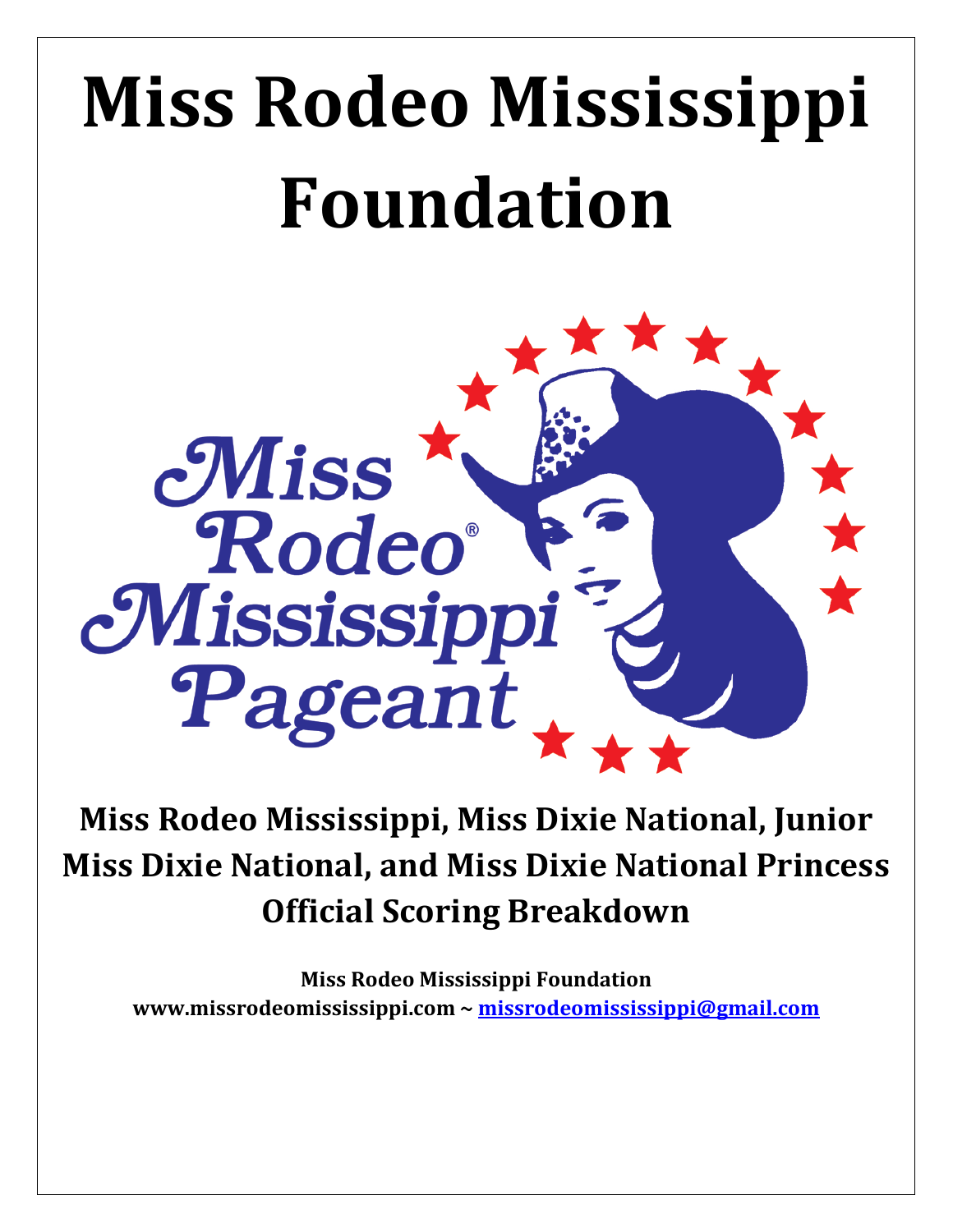## **Miss Rodeo Mississippi Pageant**

**Points will be awarded to contestants in the major categories of Appearance, Personality, Horsemanship, Speech, Written Test, and Photogenic, as well as knowledge, presentation, and content and delivery. Below is the official breakdown of category points awarded.**

| <b>Appearance</b> | <b>Personality</b> | <b>Horsemanship</b> | <b>Speech</b> | <b>Knowledge</b> ,<br>Presentation.<br>etc. | <b>Written</b><br><b>Test</b> | Photogenic |
|-------------------|--------------------|---------------------|---------------|---------------------------------------------|-------------------------------|------------|
| 180               | 180                | 180                 | 45            | 135                                         | 25                            | 15         |

#### **Category Winners**

- **Appearance- The winner of the Appearance category will have the highest cumulative score of appearance points received in all judged events.**
- **Personality- The winner of the Personality category will have the highest cumulative score of personality points received in all judged events.**
- **Horsemanship- The winner of the Horsemanship category will have the highest cumulative score of horsemanship points received in the two horsemanship go-rounds and horsemanship interview.**
- **Speech- The winner of the Speech category will have the highest cumulative score of speech points received in the speech event.**
- **Written Test- The winner of the Written Test category will have scored the highest on the written test taken at the pageant.**
- **Photogenic- The winner of the Photogenic category will have the highest cumulative score of photogenic points received from the photo submitted with the contestant's application.**
- **Knowledge, Presentation, etc.- Points earned in this category are awarded at all pageant events for the contestant's knowledge, presentation, content, speaking skills, etc. No specific category winner is named.**

*Adapted from Miss Rodeo America, Inc.*



**The Miss Rodeo Mississippi Foundation reserves the right to make any changes/adaptions to these scoring guidelines.**